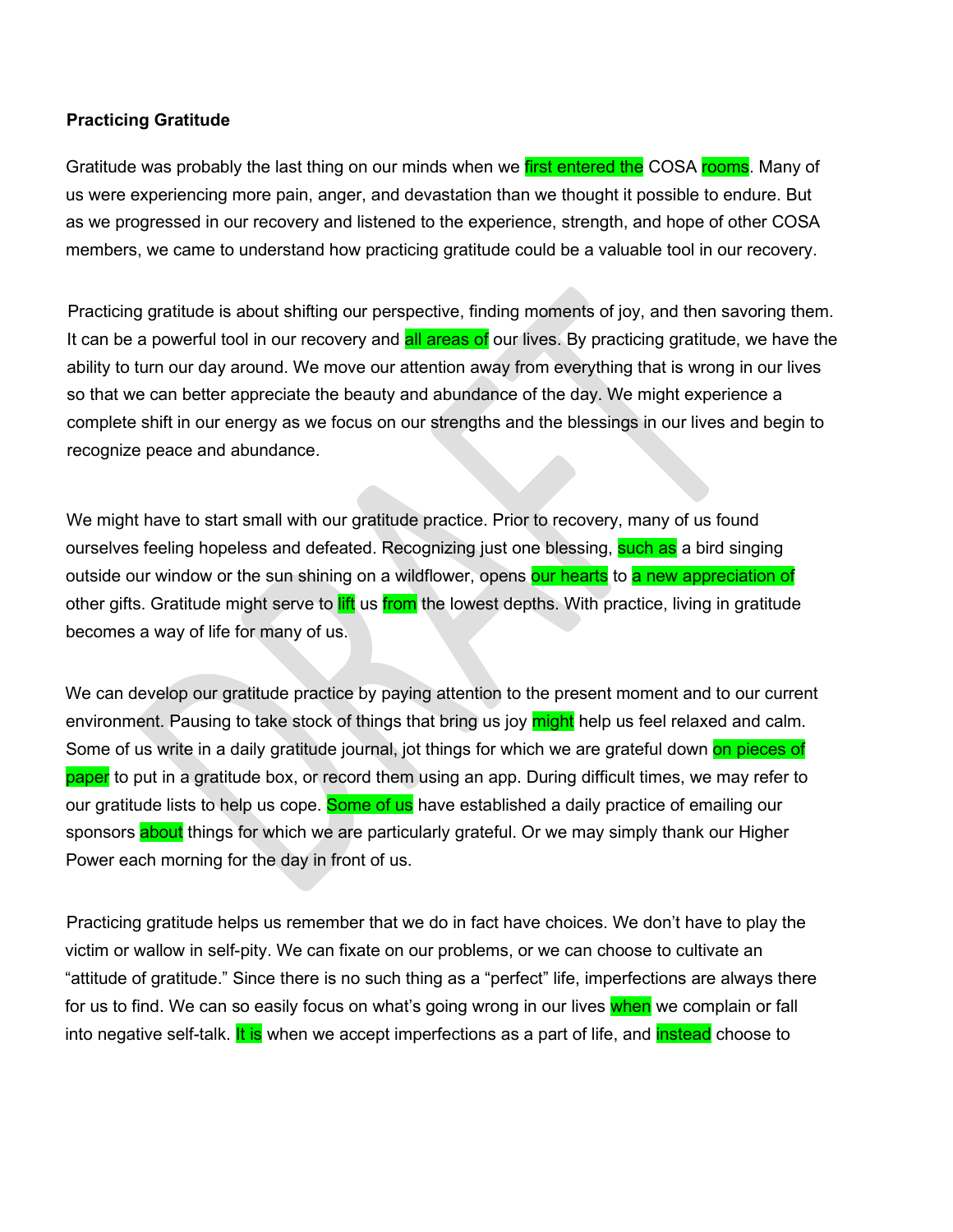turn our focus to the things that bring us joy, that our gratitude practice steers us away from negative emotions such as dissatisfaction, envy, fear, and regret, and toward happiness, joy, beauty, and freedom.

Some of us might have a tendency to try to warp our lives into a fairytale in an attempt to avoid painful feelings. Practicing gratitude doesn't mean that we are living in denial and ignoring our problems or our feelings of anger, sadness, or pain. But we don't have to stay in a place of misery either. We might even find ourselves being grateful for our various life challenges, recognizing that they present us with opportunities to grow.

When practicing gratitude, many of us experience a profound appreciation for our COSA program. When newcomers hear other COSA members talk about gratitude for the program, they might experience shock, disbelief, or maybe even anger. But if not for the effects of compulsive sexual behavior in our lives, we would not have found COSA. And if not for COSA, we would not have received the priceless gifts of experience, strength, and hope from our sponsors and other COSA members, renewed our connection with our Higher Power, or undergone a spiritual awakening.

Our gratitude practice deepens and intensifies the gifts we receive when we work the Twelve Steps of COSA. This tool can help us begin to let go of negative thoughts and feelings so that we can courageously move forward in our Step work. We may find that a dose of gratitude allows us to dig a little deeper and work a little harder.

When we do service in our program or help others, we might experience a sense of gratitude for who we are and what we can contribute. By pausing to appreciate the opportunity to help others, we recognize a sense of purpose and find deeper fulfillment in our lives.

We may practice gratitude by articulating our thanks to other program members or to our families and friends. When we stop to tell another, "thank you," "I appreciate it," or even "I appreciate you," we may become more aware of the love we have for others and of the care we might be receiving from them. And who knows? Our gratitude might be contagious!

Over time, we might develop gratitude to those for whom we hold strong resentments, such as the sex addict in our lives. Finding gratitude when we're feeling resentful may take patience and grace.